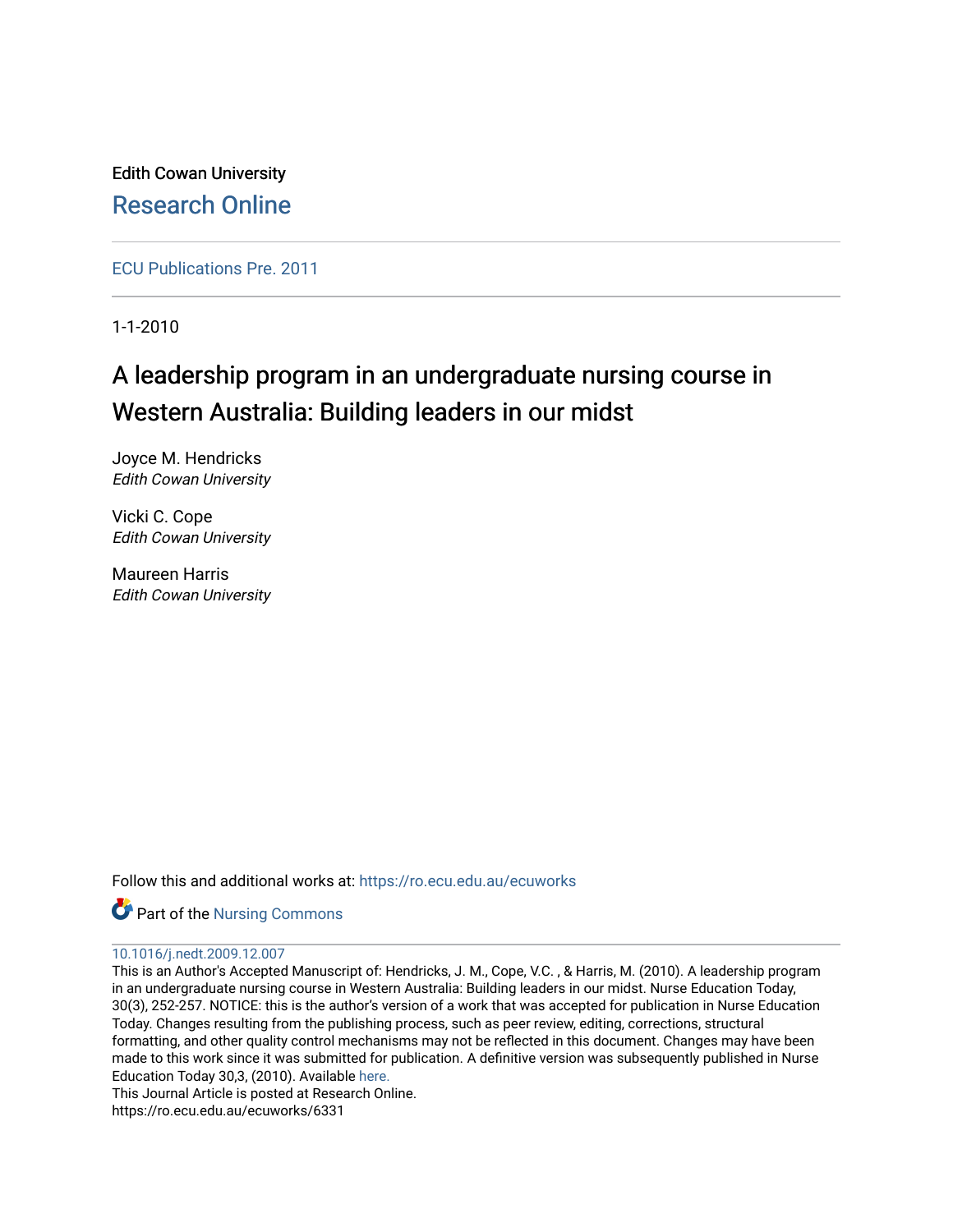# AUTHOR QUERY FORM

<span id="page-1-0"></span>

|           | Journal: YNEDT              | Please e-mail or fax your responses and any corrections to:        |  |  |  |
|-----------|-----------------------------|--------------------------------------------------------------------|--|--|--|
|           | <b>Article Number: 1745</b> | E-mail: corrections.eseo@elsevier.sps.co.in<br>Fax: +31 2048 52799 |  |  |  |
| EL SEVIER |                             |                                                                    |  |  |  |

Dear Author,

Any queries or remarks that have arisen during the processing of your manuscript are listed below and highlighted by flags in the proof. Please check your proof carefully and mark all corrections at the appropriate place in the proof (e.g., by using on-screen annotation in the PDF file) or compile them in a separate list.

For correction or revision of any artwork, please consult http://www.elsevier.com/artworkinstructions.

Articles in Special Issues: Please ensure that the words 'this issue' are added (in the list and text) to any references to other articles in this Special Issue.

Uncited references: References that occur in the reference list but not in the text – please position each reference in the text or delete it from the list.

Missing references: References listed below were noted in the text but are missing from the reference list – please make the list complete or remove the references from the text.

| <b>Location</b> in<br>article | Query / remark<br>Please insert your reply or correction at the corresponding line in the proof                                                                                                                                                           |  |  |  |  |
|-------------------------------|-----------------------------------------------------------------------------------------------------------------------------------------------------------------------------------------------------------------------------------------------------------|--|--|--|--|
| Q1                            | Please check reference: 'Wasylyshyn et al. (2006)' is cited in the text but not listed.                                                                                                                                                                   |  |  |  |  |
| Q <sub>2</sub>                | Please check reference: 'Clutterbuck (2004)' has been changed to 'Clutterbuck and Ragins (2002)' as per list. Kindly check.                                                                                                                               |  |  |  |  |
| Q <sub>3</sub>                | This section comprises references that occur in the reference list but not in the body of the text. Please position each reference in the<br>text or, alternatively, delete it. Any reference not dealt with will be retained in this section. Thank you, |  |  |  |  |
| Q <sub>4</sub>                | Please provide complete details for reference: 'Clutterbuck and Ragins (2002)'.                                                                                                                                                                           |  |  |  |  |
| Q <sub>5</sub>                | Please provide complete details for reference: 'Cranwell-Ward (2004)'.                                                                                                                                                                                    |  |  |  |  |
| Q <sub>6</sub>                | Please provide complete details for reference: 'Egan (2002)'.                                                                                                                                                                                             |  |  |  |  |
| Q7                            | Please provide complete details for reference: 'Scope of Nursing Practice Decision Making Framework (2004)'.                                                                                                                                              |  |  |  |  |
| Q8                            | Please provide complete details for reference: 'Segil (2002)'.                                                                                                                                                                                            |  |  |  |  |
|                               |                                                                                                                                                                                                                                                           |  |  |  |  |
| <b>Electronic file usage</b>  |                                                                                                                                                                                                                                                           |  |  |  |  |

Sometimes we are unable to process the electronic file of your article and/or artwork. If this is the case, we have proceeded by:<br>Scanning (parts of) your article scanning the artwork Rekeying (parts of) your article Scann



Thank you for your assistance.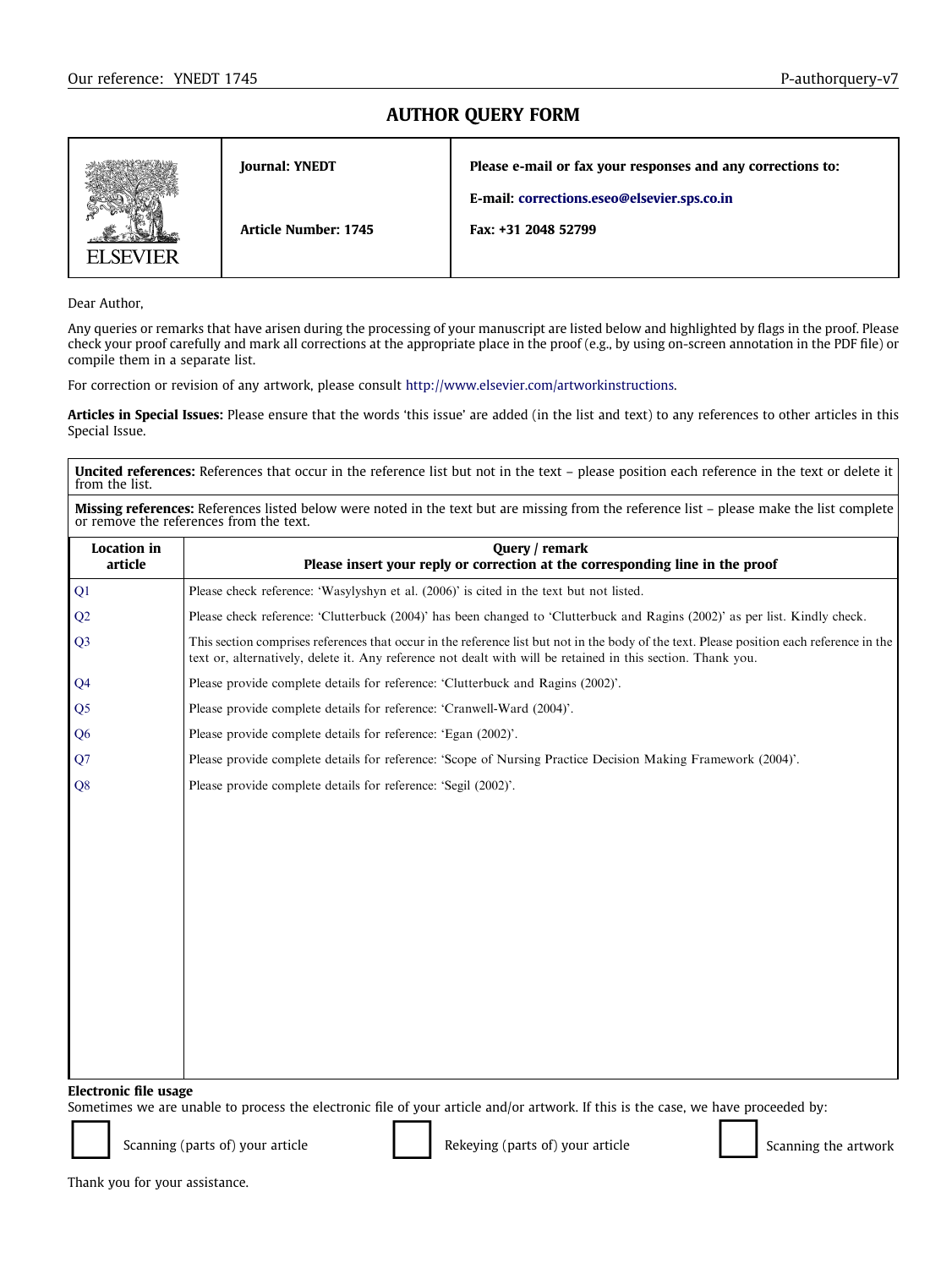ARTICLE IN PRESS

Nurse Education Today xxx (2009) xxx–xxx

Contents lists available at [ScienceDirect](http://www.sciencedirect.com/science/journal/02606917)



Nurse Education Today

journal homepage: [www.elsevier.com/nedt](http://www.elsevier.com/nedt)

# 12 A leadership program in an undergraduate nursing course in Western Australia:<br>
A leadership program in an undergraduate nursing course in Western Australia: Building leaders in our midst

# Joyce M. Hendricks \*, Vicki C. Cope, Maureen Harris

5 Edith Cowan University, School of Nursing, Midwifery and Post Graduate Medicine, 270 Joondalup Drive, Joondalup WA 6027, Australia

#### article info

9 Article history:<br>10 Accepted 3 De Accepted 3 December 2009

11 Available online xxxx

- 12 Keywords:<br>13 Leadership
- 13 Leadership<br>14 Nursing sti
- 14 Nursing students<br>15 Self-awareness
- 15 Self-awareness
- Reflection 17

6<br>8

6

1 8

#### SUMMARY

This paper discusses a leadership program implemented in the School of Nursing at Edith Cowan Univer- 19 sity to develop leadership in fourth semester nursing students enrolled in a three year undergraduate 20 nursing degree to prepare them for the dynamic 'changing world' environment of healthcare. Students 21 were invited to apply to undertake the program in extracurricular time. Nineteen students applied to 22 the program and ten were chosen to participate in the program. The numbers were limited to ten to equal 23<br>24<br>24 selected industry leader mentors.

**EXECUTE THE CONSULTER CONSULTER CONSULTS (SECT)**<br> **EXECTS IN OUT midds that**<br>  $\mathbf{K}^*$ , Vicki C. Cope, Maureen Harris,<br>
Section of Management Harris and the School of Nussing Maleviery and two conducts Maleviery and tw The leadership program is based on the belief that leadership is a function of knowing oneself, having a 25 vision that is well communicated, building trust among colleagues, and taking effective action to realize 26 one's own potential. It is asserted that within the complexity of health care it is vital that nurses enter the 27 clinical setting with leadership capabilities because graduate nurses must take the lead to act autono- 28 mously, make decisions at the point of service, and develop a professional vision that fits with organiza- 29 tional and professional goals Thus, the more practice students have with leadership skills, the more 30 prepared they will be to enter the workforce. 31

The program consists of three components: leadership knowledge, leadership skills and leadership-<br>32 in-action. The leadership program focuses on the student-participant's ability to be self reflective on per- 33 sonal leadership qualities, critically appraise, and work within a team as well as to take responsibility for 34 ensuring the achievement of team goals as leader. The program is practical and is reliant on the involve- 35 ment of leader mentors who hold positions of leadership with the health industry in Western Australia. 36

Students completed a pre and post program questionnaire related to abilities and skills in leadership. 37 This paper discusses pre and post evaluation data against program outcomes. The findings demonstrate 38 that participants of the program increased their ability to influence, persuade and motivate others; to 39 effectively communicate; to team build and work collaboratively; to develop problem solving and perse- 40 verance skills to overcome obstacles; and to serve as agents for positive change. 41

© 2009 Published by Elsevier Ltd. 42

# 44

## 45 Introduction

 In today's complex healthcare system with the focus being placed on patient's outcomes, and emphasis on patient safety, it is critical that novice nurses enter the practice setting with leader- ship capabilities. At an operational level nurses are expected to col- laborate with other disciplines, work within a set of standards, monitor patient status, advocate on behalf of patients and delegate to health care workers in a variety of settings. In order to undertake these roles efficiently every Registered Nurse must be prepared to take the lead to act autonomously, make decisions at the point of service, and develop a professional vision that fits with not only organisational goals but with professional aspirations. Neverthe-less, new nurses feel unprepared for supervisory roles and to par-

\* Corresponding author. Tel.: +61 08 6304 3511; fax: +61 08 6304 2323.<br> *E-mail address:* j.hendricks@ecu.edu.au (J.M. Hendricks).<br>
0260-6917/\$ - see front matter © 2009 Published by Elsevier Ltd.<br>
doi:10.1016/j.nedt.200 E-mail address: [j.hendricks@ecu.edu.au](mailto:j.hendricks@ecu.edu.au) (J.M. Hendricks).

0260-6917/\$ - see front matter - 2009 Published by Elsevier Ltd.

ticipate effectively within health care teams [\(Smith and Crawford,](#page-7-0) 58 2003). 59

The importance of leadership, beginning at the undergraduate 60 level, has been recognized by many university nurse preparation 61 programs, but typically discussion of leadership is often par se 62 and offered during the last semester of the final year, when there 63 is little time for students to integrate the skills they could use in 64 the classroom and in practice. Authors postulate that university 65 graduates, as a whole, are ineffective leaders, and suggest that 66 the most likely cause of this leadership void is a lack of formal lead- 67 ership training [\(Fritz and Brown, 1998; Ricketts and Rudd, 2002\)](#page-7-0). 68

Integrating leadership practices throughout the curriculum, or 69 introducing structured leadership programs earlier in the under- 70 graduate nursing program provides participating student nurses 71 with a broad base of leadership knowledge and skills which can  $72$ be nurtured and developed in practice. Nurses who are potential 73 leaders do not necessarily have the range of experience and skills 74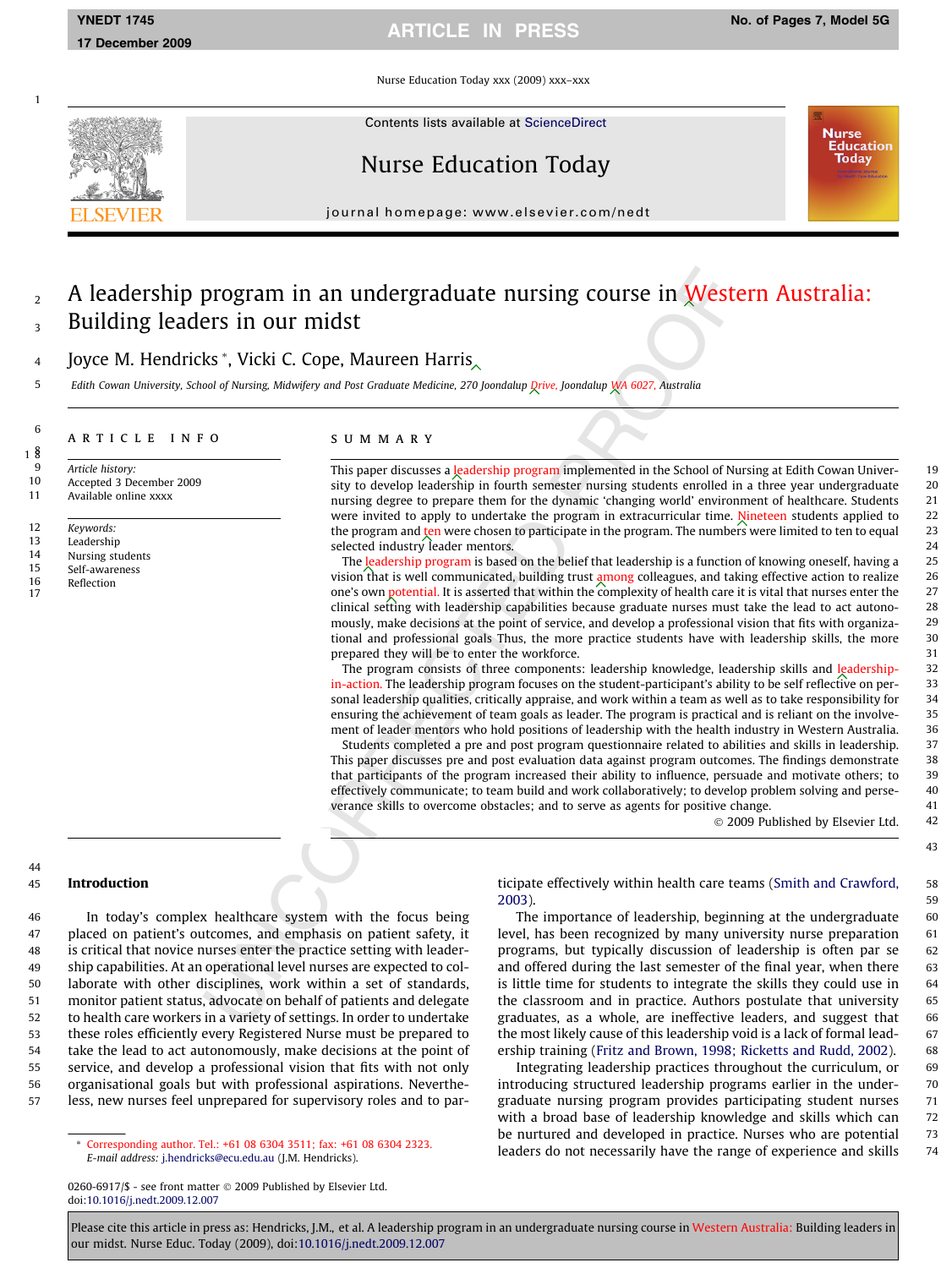<span id="page-3-0"></span>17 December 2009

2 J.M. Hendricks et al. / Nurse Education Today xxx (2009) xxx–xxx

 necessary, not because they are uninterested or unwilling, but be- cause they lack the opportunities to develop themselves for leader- ship positions. [Watt \(2003\)](#page-7-0) contends that universities have begun a concerted effort to train leaders in an attempt to fill the leader- ship void. Simply put, the more practice students have with lead- ership skills, the more prepared they will be for today's health care environment.

 In response to practice requirements and the need to build sus- tainable leadership qualities in student nurses, the Nursing Pro- gram at Edith Cowan University (ECU) designed an innovative 85 leadership program to empower student nurses to function as leaders. This paper presents an evaluation of a novel leadership program for undergraduate nurses.

#### 88 Background and context

 Leadership skills can be broadly classified as analytical, concep-90 tual, emotional and spiritual ([Quatro et al.,](#page-7-0) 2007). Within each clas- sification there are key skills, which are required for effective leadership. Analytical and conceptual skills have been a traditional feature of leadership, and key skills manifest as problem solving, rationale decision making, and measured objective judgment. More recently emotion and spiritual domains have taken the spot- light as critical elements for the successful leader, which takes a humanistic view of the moral and long term consequences for 98 the individual, the  $q$ rganization and society  $\sqrt{($  Wasylyshyn et al.,  $2006$ 99 [Q1](#page-1-0)

 The behaviour of a leader is developed as a consequence under- lying attitudes and leadership skill and may engender both positive and negative responses in followers. Therefore, self awareness can give the leader greater analytical purchase into team and organisa- tional performance issues because knowledge of one's own 105 strengths and weaknesses and how these impact upon and trans- form social networks is critical to achieve individual, team and organisational success (Bartol and Zhang, 2007; Bass, 1990).

 Each generation of leaders face different challenges and require different skills. Contemporary organisations have flattened the tra- ditional hierarchy of control thereby forcing a power shift towards greater autonomy, self determination and accountability to more 112 members of the organization. The move away from centralized hierarchies of power to semi autonomous work units provides new opportunity to develop leaders at the grassroots and to create positive influences for personal and professional development. In Western Australia, the Scope of Nursing Practice Decision Making [Framework \(2004\)](#page-7-0) reflects this shift to autonomy, self determina- tion and accountability with all nurses expected to take responsi-bility for nursing actions at all levels.

#### 120 The ECU leadership program

121 The ECU leadership program was a pilot program conducted 122 with undergraduate nursing students commencing in the fourth semester of their studies and finished at the completion of the fifth semester. This time frame was chosen to maximize exposure to leadership skills and to increase the likelihood of practicing leader-126 ship within other aspects of the theoretical and practical compo- nents of the undergraduate nursing program. Pragmatically this time period also represented the ''best fit" for participants who undertook the program on an extracurricular basis. Therefore, par- ticipating students maintained a full academic workload and undertook nine weeks of clinical placement whilst completing the project within the leadership program. The program structure will be discussed later in this paper.

134 The work of [Bennis \(2003\)](#page-7-0) in organization change and manage-135 ment underpinned the development of the leadership program because the central tenets of Bennis focus on the individual 136 capabilities of leaders. The following discussion elaborates upon 137 the work of Bennis and its applicability to the leadership program. 138

Leadership is considered a function of knowing one's self, hav-<br>139 ing a mental picture that is well communicated, building trust 140 among colleagues, and taking effective action to realize one's per- 141 sonal leadership potential. Bennis discusses six personal qualities 142 of leadership. The first quality is integrity. Integrity means the 143 alignment of what one does in terms of leadership and how one 144 thinks and behaves based on personal values, and reconciling the 145 both, despite easier options. A leader with integrity can be trusted 146 and will be admired for sticking to strong values. They also act as a 147 powerful model for people to copy, thus building an entire organi- 148 zation with powerful and effective cultural values. The second per-<br>149 sonal quality of leadership is dedication. This means giving one's 150 whole self to the task. The work of most leadership positions is 151 not something to do 'if time'. 152

Magnanimity is the next personal quality of leadership. A mag- 153 nanimous person gives credit where it is due. It also means being 154 gracious in defeat and allowing others who are defeated to retain 155 their dignity. Magnanimity in leadership includes crediting the 156 people with success and accepting personal responsibility for fail- 157 ures. A magnanimous leader also practices humility, another per- 158 sonal leadership attribute. Humility entails recognizing all people 159 as equal in value and knowing that the position of leader does 160 not make them a "god" status. 161

[Bennis \(2003\)](#page-7-0) also describes openness and creativity as per- 162 sonal leadership qualities. Openness means being able to listen 163 to ideas that are outside one's current mental models, being able 164 to defer personal judgments until after hearing someone else's 165 ideas without trying to shut them down early, which at least dem-<br>166 onstrates care and builds trust. Openness also treats others ideas as 167 potentially better than one's own ideas. In the uncertain world of 168 new territory, being able to openly consider alternatives is an 169 important skill. The ability to openly consider alternatives enables 170 creativity. Being able to get ''outside the box" and take a new and 171 different viewpoint on things enables creativity and provides the 172 ability to think differently and see things that others have not seen, 173 giving followers a reason to follow. 174

o empower student nurses to function as both despite easier options. A leader when consider a consider the studient system as essents an evaluation of a novel leadership and will be admired for stocking to strong the argum Leadership knowledge within the leadership program was for-<br>175 mulated around key leadership attributes from the literature. 176 [Gardener's \(1990\)](#page-7-0) attributes of a leader provided a model for 177 developing leadership knowledge in participants as the attributes 178 described melded well with [Bennis' \(2003\)](#page-7-0) framework. That is, 179 the Gardener attributes allowed the participants to become self 180 aware of personal strengths and weaknesses and then to 'work 181 on' strengths, and address weaknesses, through leadership prac- 182 ticed within the context of a tangible project under the mentor- 183 ing of an industry leader. For example, [Gardener's \(1990\)](#page-7-0) 184 intelligence and judgment-in-action attribute includes effective 185 problem solving, designing strategies, setting priorities, and mak- 186 ing intuitive as well as rational judgment, and this provided the 187 skill base for the leadership-in-action component of the ECU 188 leadership program. These attributes will be highlighted within 189 the discussion. 190

Leadership that is dynamic focuses energy and optimism in 191 finding opportunities everywhere, in both the 'good and the bad', 192 and the flexibility and fearlessness to take advantage of the out- 193 of-the-box thoughts of others. It requires focussing on the 'group' 194 whilst acknowledging the individual. Therefore, a key to leadership 195 is ensuring 'meaningfulness' to all in an organisational relationship 196 and rewarding in a way that is appreciated and valued. The use of 197 [Bennis \(2003\)](#page-7-0) relates significantly to self awareness in order to 198 identify personal strengths and weaknesses to focus energy appro-<br>199 priately. [Segil \(2002\)](#page-7-0) asserts that this kind of energy may be taught 200 but is easier if it comes naturally in the person. 201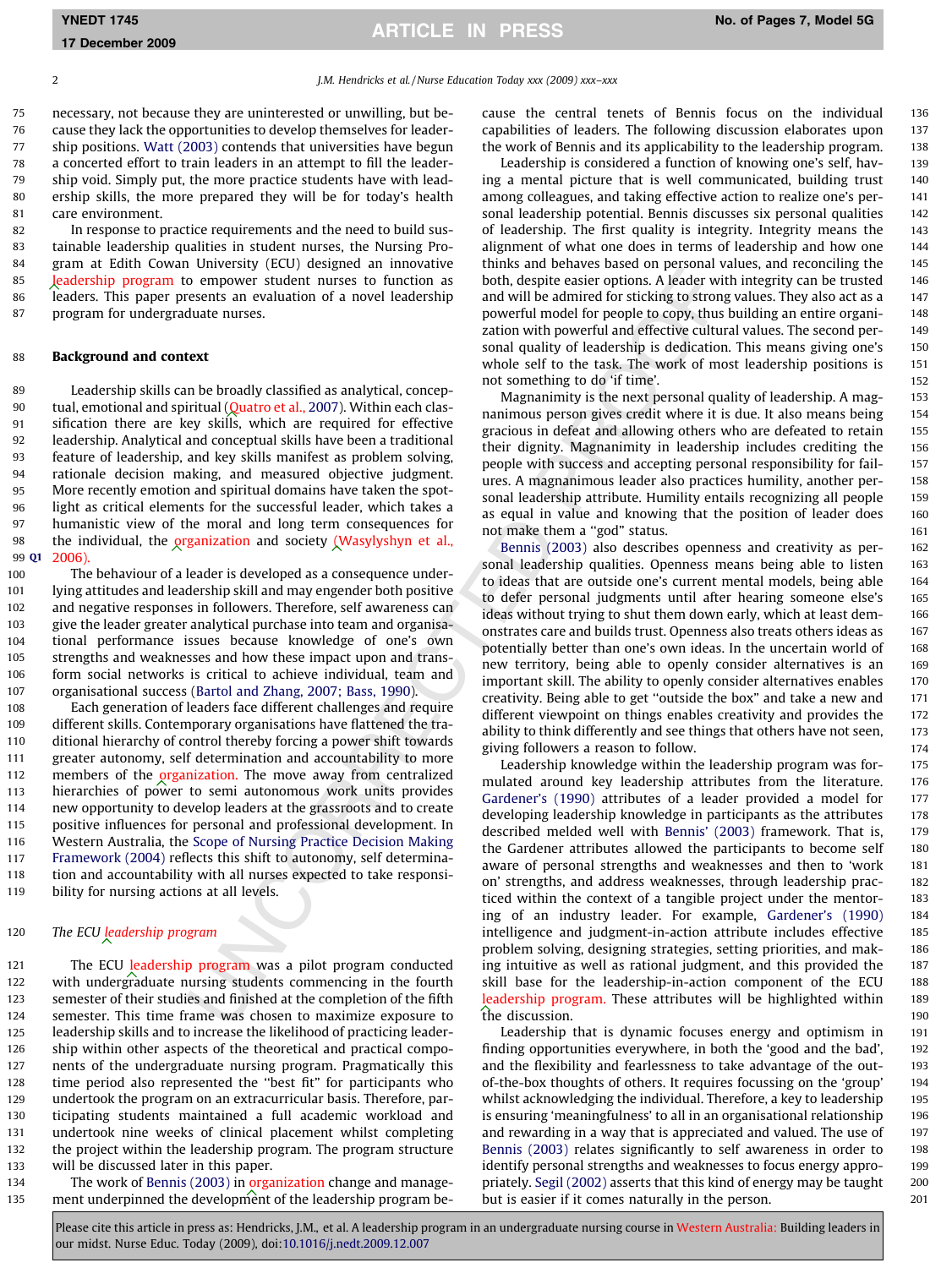ARTICLE IN PRESS

J.M. Hendricks et al. / Nurse Education Today xxx (2009) xxx–xxx

<span id="page-4-0"></span> Mentoring plays a valuable role in the transfer of information and the sharing of knowledge needed by emerging leaders and was chosen to consolidate learnt leadership skills and to sustain the momentum of self awareness of personal leadership qualities. Thus, leadership-in-action required participants to be coupled a with leader mentor, with the mentor acting in an advisory capacity to guide an allocated participant in their learning and personal and professional development [\(Council of University Teaching](#page-7-0) [Hospitals, 2003\)](#page-7-0). The relationship was set up to be dynamic and reciprocal, with the mentor taking personal interest in helping the leader-mentee develop and practice leadership. At its core mentoring encompasses a strong learning theme with a holistic approach that enables reflective learning in order to guide and 215 support enabling personal growth to take place [\(Clutterbuck and](#page-7-0) Ragins, [2002; Cranwell-Ward et](#page-7-0) al., 2004; Egan, 2002). Leadership practice involved the leader-mentee being assigned a time limited and achievable project with a group of followers, an activity requir- ing personal engagement and leadership skills to complete.  $216.02$ 

#### 220 Conceptual framework

 A conceptual framework to guide the leadership program  $222$ (Fig. 1) was developed. This framework has as its central foci that leadership may be present in all individuals and through self awareness the individual becomes insightful of strengths and weaknesses so that they may take deliberative actions to nurture strengths and work on weaknesses. Thus, it may be said that the individual once self aware, invests emotionally in relationships to 228 develop 'self'. The participation in the program demonstrated the participant's willingness to cooperate for the mutual benefit of self and others. [Jones and Creedy \(2008\)](#page-7-0) found that where willingness to cooperate is low, so is trust and individuals will opt to work from a self interest perspective rather than work for the interests of the whole group. The focus in this program was on leadership rather than leader competencies, where leadership cultivates mul-tiple personal connections and invests in social capital with a will-

#### Program structure 240

The content of the leadership program consisted of three struc-<br>241 tured extracurricular components. Sessions were divided into 242 Leadership knowledge which entailed a 1 day Leadership Retreat; 243 Leadership skills where participants attended a foundation leader- 244 ship session for half a day; and then six  $2-h$  sessions over a period 245 of 6 months. Participants then participated in a leadership-in-ac- 246 tion project whereby they worked in a leadership capacity with a 247 leader mentor from local health care organisations to provide stra- 248 tegic leadership in a negotiated community development project 249 where they completed a minimum of 30 h of work on their respec- 250 tive projects. 251

#### Selection of participants and mentors **252**

This project was funded by the Edith Cowan University Learning 253 and Teaching Centre and ethics approval was obtained from the 254 University Ethics Committee. The leadership program was open 255 to all students enrolled in semester four of the undergraduate 256 nursing course. On-line information flyers outlining the program, 257 objectives and the extracurricular involvement in the program 258 were posted in all online unit support sites. Entry to the program 259 was by written application and successful applicants received noti-<br>260 fication of acceptance by email. Applicants were asked to outline 261 reasons for entering the program and the potential personal bene- 262 fits to themselves if successful in their application. The selection 263 panel was blinded to the applicant's academic record. This notifica- 264 tion reiterated involvement requirements focusing on the issue 265 that participants would complete the program in addition to nor- 266 mal academic requirements. This time frame was chosen to maxi- 267



Fig. 1. Conceptual diagram of the leadership program.

Please cite this article in press as: Hendricks, J.M., et al. A leadership program in an undergraduate nursing course in Western Australia: Building leaders in our midst. Nurse Educ. Today (2009), doi:[10.1016/j.nedt.2009.12.007](http://dx.doi.org/10.1016/j.nedt.2009.12.007)

3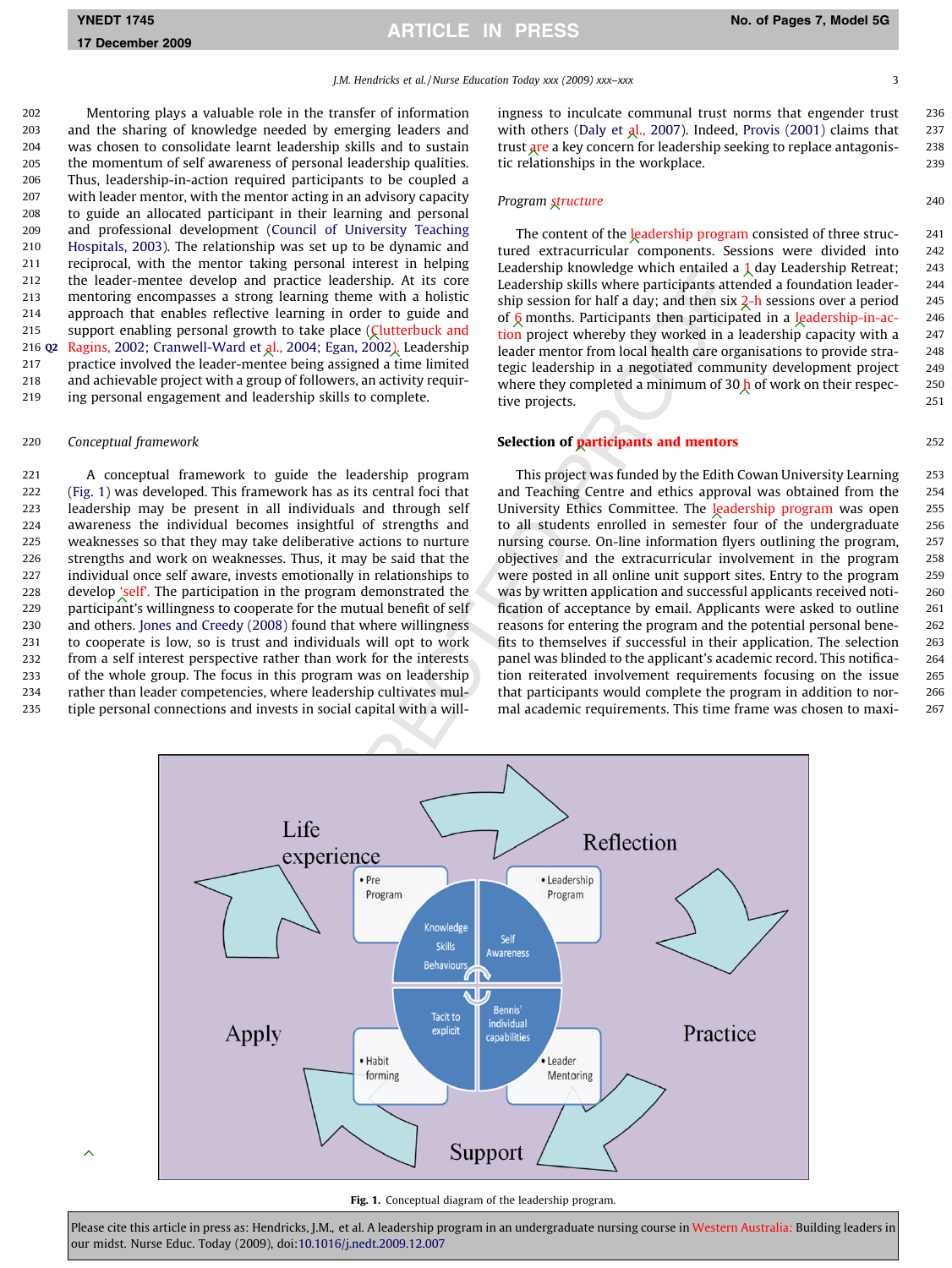<span id="page-5-0"></span>17 December 2009

4 J.M. Hendricks et al. / Nurse Education Today xxx (2009) xxx–xxx

 mize exposure to leadership skills and increase the likelihood of practicing leadership within other aspects of the theoretical and 270 practical components of the undergraduate nursing program. Prag- matically this time period also represented the best approach for 272 participants who undertook the leadership program on an extra- curricular basis. Therefore, participating students were required to maintain a full academic workload and undertake nine weeks of clinical placement in this period.

 Leader mentors were selected for their skills and attributes in leadership. All held senior management/leadership roles in health care in Western Australia. Two mentors were General Practitio- ners, two held senior positions in the Health Department, one was Senior Registered Nurse in a West Australian public hospital, and four mentors worked for the university as Associate Professors, Senior Lecturer and a Lecturer. Leader mentors were initially ap-

#### Table 1

Description of completed projects.

| Participant | Project                                                                                                                                         |
|-------------|-------------------------------------------------------------------------------------------------------------------------------------------------|
| A           | Organize the celebration of International Midwives Day within<br>the local community and at the University                                      |
| B           | Organize the Celebration Dinner and agenda, guests etc. for the<br>program certification dinner and act a master of ceremonies for<br>the event |
| $\epsilon$  | Review the process for policy generation and tracking with<br>Clinical Nurse Managers in a public hospital                                      |
| D           | Develop a Speakers Kit for Breast Screen WA to be used to<br>educate health workers in communities throughout WA                                |
| E           | Organize the Western Australian Health Department's School<br>Career Planning event                                                             |
| F           | Review the role and feasibility of a practice nurse in a specific<br>general practice setting                                                   |
| G           | Organize the logistics related to the Vaginal Examination<br>Simulation project within the Simulation Centre of Excellence                      |
| H           | Review and evaluate the use of standardized patients in<br>simulation within the Simulation Centre of Excellence                                |

proached by mail with a letter explaining the leadership program 283 and requesting their participation. Ten leader mentors were ap- 284 proached with nine agreeing to participate. The leader who did 285 not participate was unable to do so because of job demands at 286 the time. A second letter detailed the requirements of the mentors 287 including time commitments, role, expectations of mentors and 288 students, duration of the program and an introduction to the par- 289 ticipants, which preceded the initial contact between mentor and 290 student. In keeping with program ideals, the leadership student 291 was obliged to initiate contact and to arrange consequent meeting 292 schedules. Mentors were also advised of the program coordinator's 293 contact details in case of questions or problems. 294

#### **Data collection** 295

Basic demographic data were documented (gender, age). Stu- 296 dents completed a pre and post assessment questionnaire to rate 297 their personal leadership characteristics and their ability to lead, 298 on a Likert scale of  $1-5$ . The questionnaire was based on the course 299 content and key leadership attributes. The content was reviewed 300 by a subject matter expert to establish face validity prior to the 301 program launch. 302

Data was entered into a computer database and statistical pack-<br>303 age for the social sciences (SPSS) software was used for statistical 304 analysis. Wilcoxon Ranks Sum Test examined differences between 305 pre and post program student leadership ratings. 306

#### **Results** 307

Nineteen students applied to enter the program and 10 students 308 were accepted. The numbers were limited to ten to equal selected 309 industry leader mentors. Nine Australian Nationals and one Inter- 310

national student joined the program. Nine students completed the 311 program; one student was unable to continue due to family issues. 312 All the students were female. No male students applied to enter the 313



Fig. 2. Leadership characteristics pre and post program.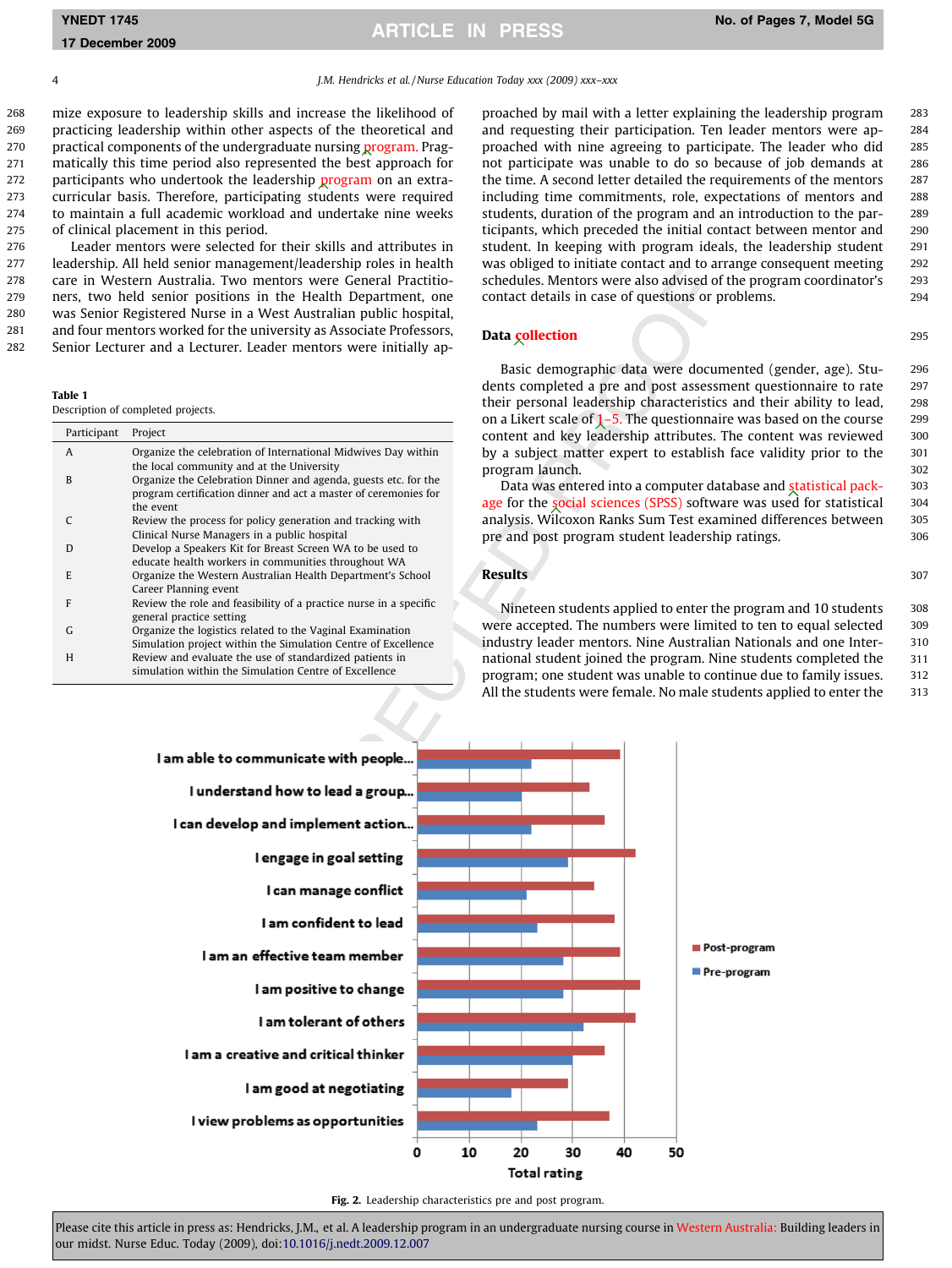# ARTICLE IN PRESS

J.M. Hendricks et al. / Nurse Education Today xxx (2009) xxx–xxx

314 program The leadership program was open to all students enrolled in semester four of a three year undergraduate nursing course.. All students fulfilled their obligations to meet with their mentors and no mentors required further instruction from the coordinator or re- ported any problems. Each student was allocated a project by their mentor. [Table 1](#page-5-0) provides a description of the leadership projects. All students completed the pre and post program questionnaire. There was a statistically significant change in key leadership skills

322 and behaviour on completion of the program (Wilc $\Box$ Signed 323 Ranks Test p<sub>x</sub>< 0.05 for each 13 leadership attributes<sub>77</sub>.......de score 324 for each questionnaire item was significantly higher after comple-325 tion of the study ([Fig. 2](#page-5-0)).

Fig. 3 shows the changes for each individual's rating of their 326 leadership confidence, which shows all participants perceptions 327 of their leadership ability increased. 328

Fig. 4 shows the changes for each individual's rating of their 329 ability to communicate with all levels of people, which shows all 330 participants perceptions of their communication ability increased. 331

#### Discussion 332

According to the participants in this study the following areas 333 are important: the ability to communicate with people at all levels; 334 the ability to goal set; the ability to be positive to change; the abil- 335



Fig. 3. Individual rating of leadership confidence pre and post program.





Please cite this article in press as: Hendricks, J.M., et al. A leadership program in an undergraduate nursing course in Western Australia: Building leaders in our midst. Nurse Educ. Today (2009), doi:[10.1016/j.nedt.2009.12.007](http://dx.doi.org/10.1016/j.nedt.2009.12.007)

5